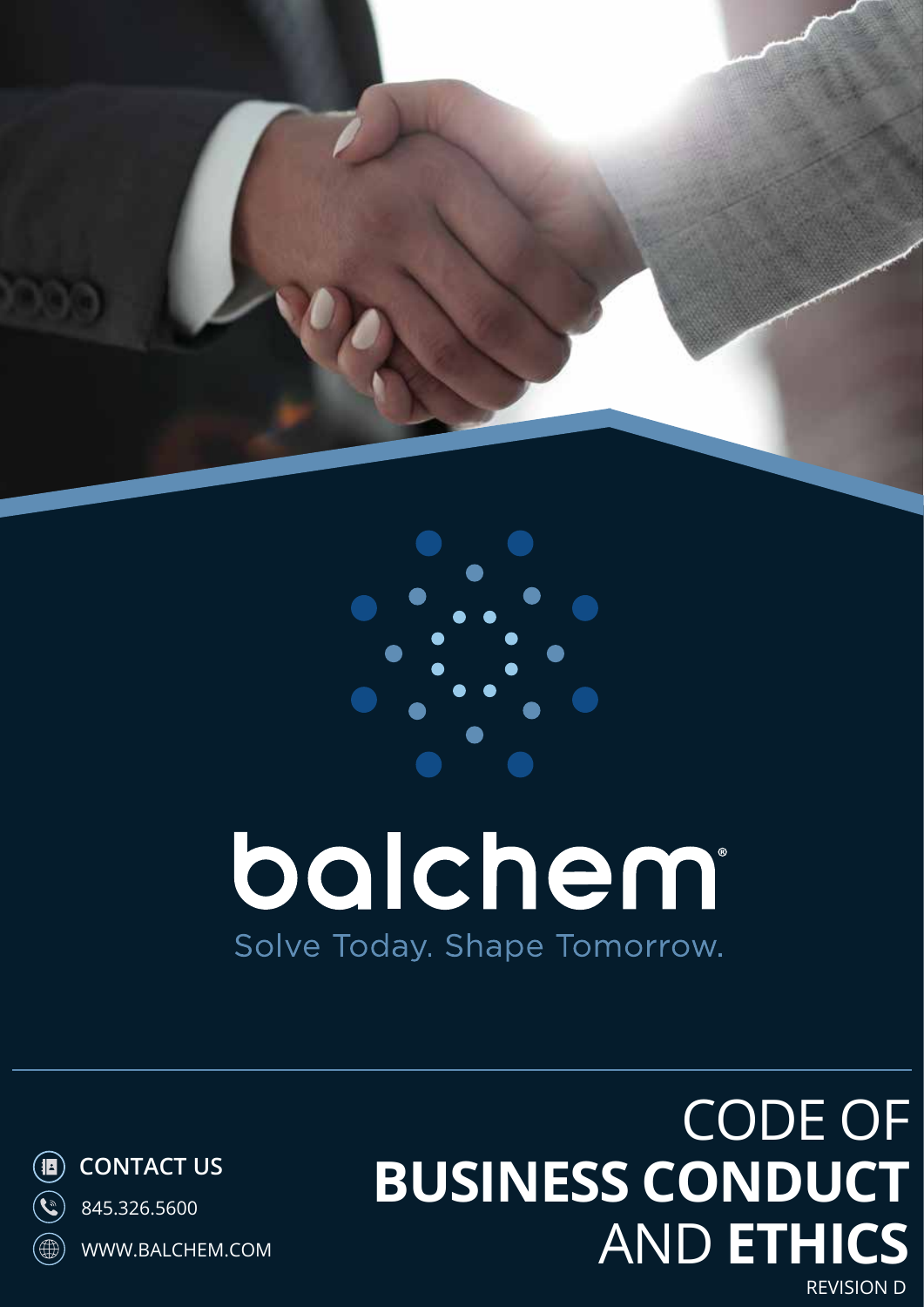## **TABLE OF CONTENTS**

|                                                                       | Page 1     |
|-----------------------------------------------------------------------|------------|
|                                                                       | Page 2     |
|                                                                       | Page 2     |
|                                                                       | Page 2     |
|                                                                       | Page 3     |
|                                                                       | Page 4     |
|                                                                       | Page 4     |
|                                                                       | Page 5     |
|                                                                       | Page 5     |
|                                                                       | Page 5     |
|                                                                       | Page 5     |
| 8. Our Responsibility to Our Customers, Suppliers and the Marketplace | Page 6     |
|                                                                       | Page 6     |
|                                                                       | Page 7-8   |
|                                                                       | Page 8     |
|                                                                       | Page 8-9   |
|                                                                       | Page 9     |
|                                                                       | Page 9     |
|                                                                       | Page 10    |
|                                                                       | Page 10    |
| B. Employee Health and Safety and the Environment                     | Page 10    |
|                                                                       |            |
|                                                                       | Page 11    |
|                                                                       | Page 11-12 |
|                                                                       | Page 11    |
|                                                                       | Page 12    |
|                                                                       | Page 13    |
|                                                                       | Page 13    |
|                                                                       | Page 14    |
|                                                                       |            |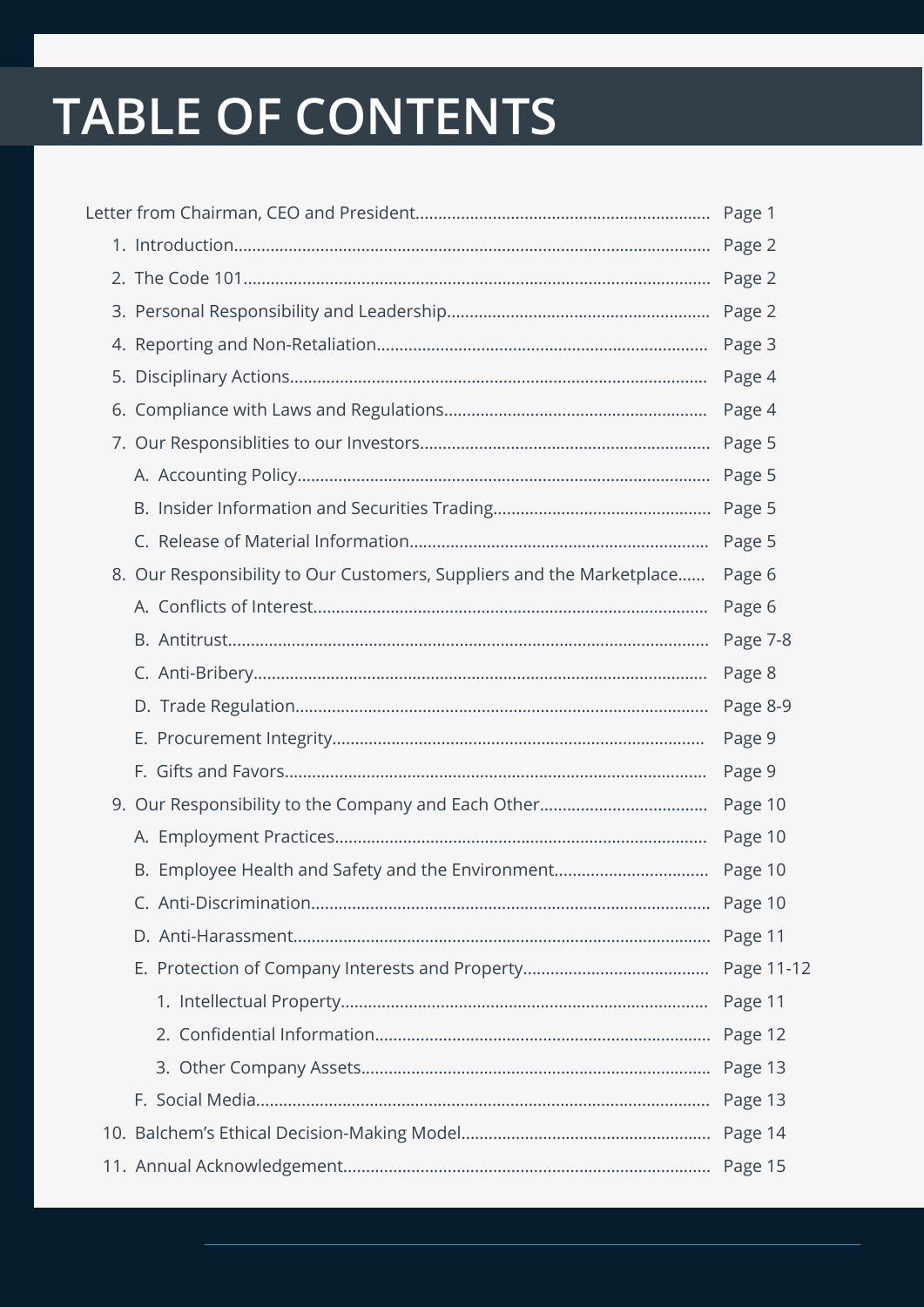### **LETTER FROM CHAIRMAN, CEO AND PRESIDENT**



Ted Harris, Chairman, CEO and President

Dear Colleagues:

The first of Balchem's core values is:

#### **"Always do the right thing."**

This means that:

- We conduct our business with high ethical standards.
- We comply with the law.
- We will not engage in any activity which is:
	- » illegal,
	- » unethical,
	- » detrimental to Balchem's products, personnel or business.

Balchem has a reputation for providing quality products, superior service and acting with integrity. This reputation is built on how we have conducted our business. Our reputation is one of our Company's most valuable assets.

Our Code of Business Conduct and Ethics reinforces our commitments with regard to compliance and good business practices. The Code is your guide. It will help answer any questions you might have.

Doing the right thing is noticed. It is noticed by our fellow employees. It is noticed by our customers, suppliers and ultimately, our shareholders. It has a real and positive impact on our business.

What does this mean for you?

- You need to understand and comply with the Code No exceptions,
- You should notify appropriate personnel within the company of violations of the law or the Code. You can also use the Ethics and Compliance Hotline (877.597.7473 or balchem.ethicspoint.com),
- If there is an investigation, you must fully and honestly cooperate,
- You must not conceal a violation of the law or the Code.

The Code cannot address every ethical situation. If a situation arises that is not addressed, we must all use our best judgment to make the right decisions or to seek guidance. In those situations, consider these four basic questions before you act:

- Is it legal?
- Is it in compliance with Balchem's policy?
- Is it the right thing to do?
- How would it look to those outside Balchem?

I know you will uphold the Code's standards. You should be proud to be associated with a company like Balchem, which is committed to high standards in the conduct of its business.

Ted Harris Chairman, Chief Executive Officer and President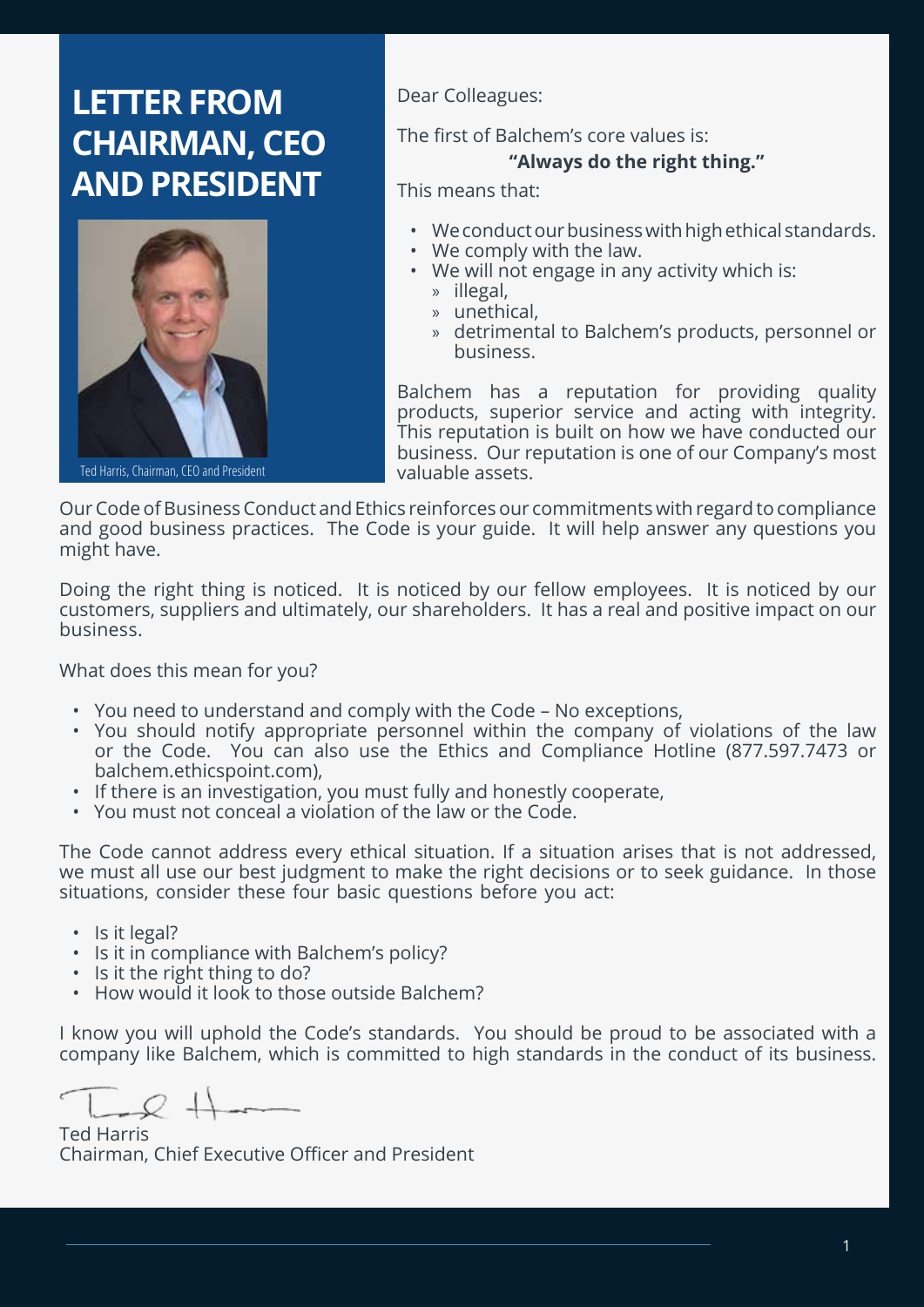### **1. INTRODUCTION – OUR COMMITMENTS**

Balchem is committed to high ethical standards as well as a quality business. Your interactions with coworkers, customers, vendors, government and regulatory agencies and the general public should be governed by this commitment.

### **2. THE CODE 101**

- The Code gives you guidance on how to deal with specific ethical and legal issues,
- If an ethical issue is not detailed in this Code, you should use your best judgment in light of the facts and circumstances,
	- » Seek guidance,
	- » Ask your manager for help,
	- » Use Balchem's Ethics and Compliance Hotline (877.597.7473 or balchem.ethicspoint.com),
- The Code applies to all Balchem employees and the Company's Board of Directors,
- Always keep Balchem's good name and reputation in mind as you conduct the Company's business.

### **3. PERSONAL RESPONSIBILITY AND LEADERSHIP**

- You are responsible for your behavor as a Balchem employee,
- Observe both the letter and spirit of the Code,
- Lead by example,
- Encourage your fellow employees to learn and follow the Code,
- Don't hesitate to seek advice and guidance or to ask questions.

When faced with an ethical dilemma, refer to "Balchem's Ethical-Decision Making Model", which can be found at Page 14 of this Code.

Managers are tasked with special responsibilities:

- Leadership by example is especially important,
- Demonstrate to your team, through your actions, the importance of the Code,
- Make sure all employees understand their responsibilities under the Code, feel comfortable raising concerns, and are assured retaliation is prohibited.

### **CORE VALUES**

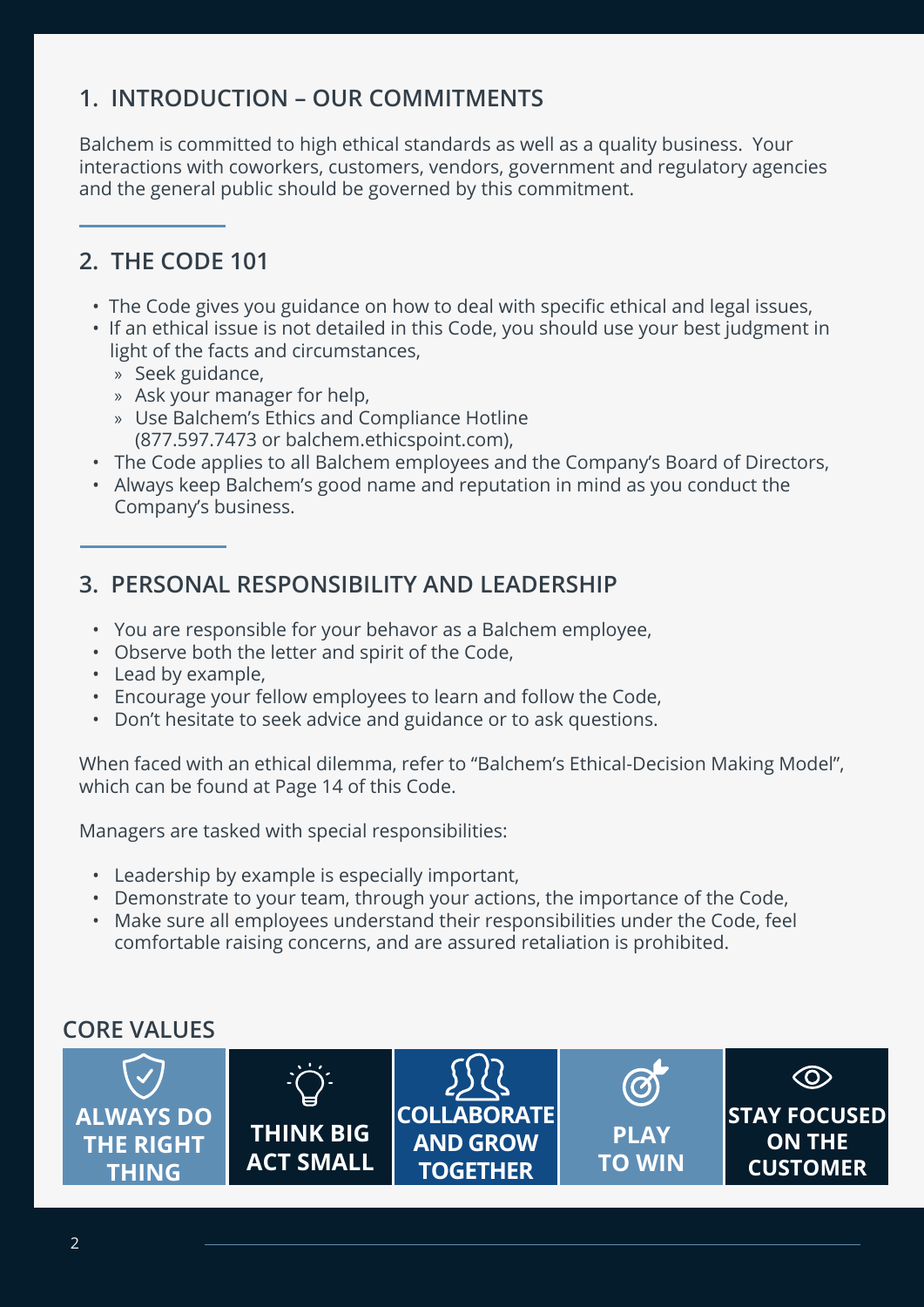

### **4. REPORTING AND NON-RETALIATION**



If you see or hear of something wrong, alert management.

Who can you contact?

- Your supervisor,
- Your site manager,
- the General Counsel or Assistant General Counsel,
- Balchem's Manager, Corporate Compliance, or
- Your local Human Resources contact or corporate-level HR representatives.

Management will promptly address any concerns regarding the potential non-compliance with the Code.

If your concerns are sensitive and you would be more comfortable raising them confidentially, use Balchem's **Ethics and Compliance Hotline (877.597.7473 or balchem.ethicspoint.com)**. The Hotline is designed for just this purpose.

#### **NON- RETALIATION**

- **• Your concerns will be taken seriously,**
- **• Do not be afraid of retaliation if you have truthfully and in good faith raised an issue,**
- **• Retaliation will not be tolerated,**
- **• If you believe that you have been retaliated against, bring this to the attention of management or use the hotline.**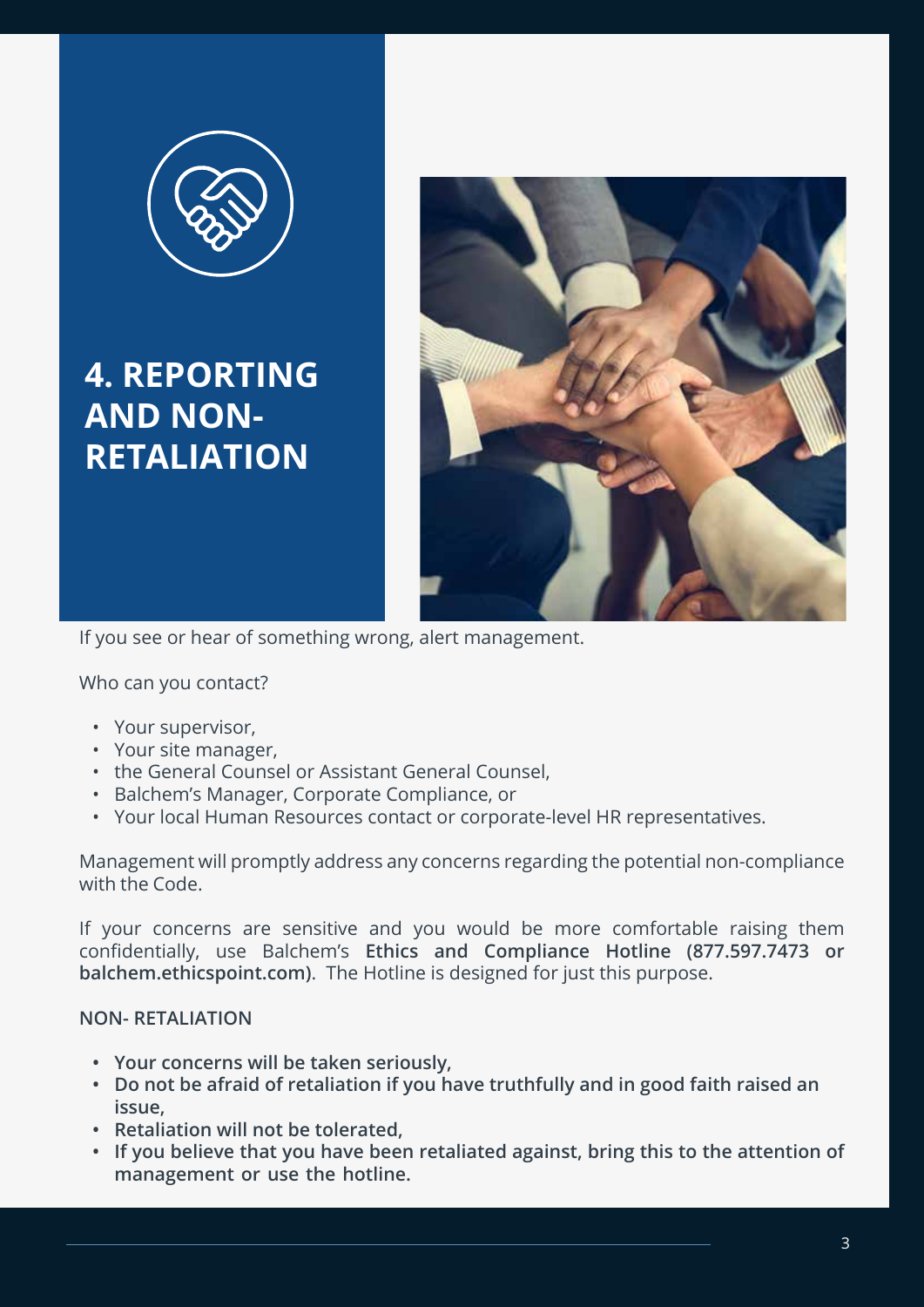

### **5. DISCIPLINARY ACTIONS**

**6. COMPLIANCE WITH LAWS AND REGULATIONS**



### **5. DISCIPLINARY ACTIONS**

- If you violate the law, the Code or any of the Company's policies, there will be consequences. You may face disciplinary action, up to and including loss of employment,
- If you knowingly make or refer a false allegation, you may be subject to discipline,
- If you deliberately provide false information or refuse to cooperate in an investigation, you will be subject to disciplinary action,
- A leader who fails to take appropriate actions after receiving a report of a suspected violation of our Code may also be subject to disciplinary action.

### **6. COMPLIANCE WITH LAWS AND REGULATIONS**

We will conduct the Company's business in compliance with all applicable laws, rules, and regulations of government agencies and authorities. Legal compliance is part of who we are as a company. No exceptions!

We have specific policies in place with respect to certain issues; however, almost every aspect of the Company's business is impacted by laws, rules, and regulations. We must at all times, remain vigilant. Again, legal compliance is part of who Balchem is.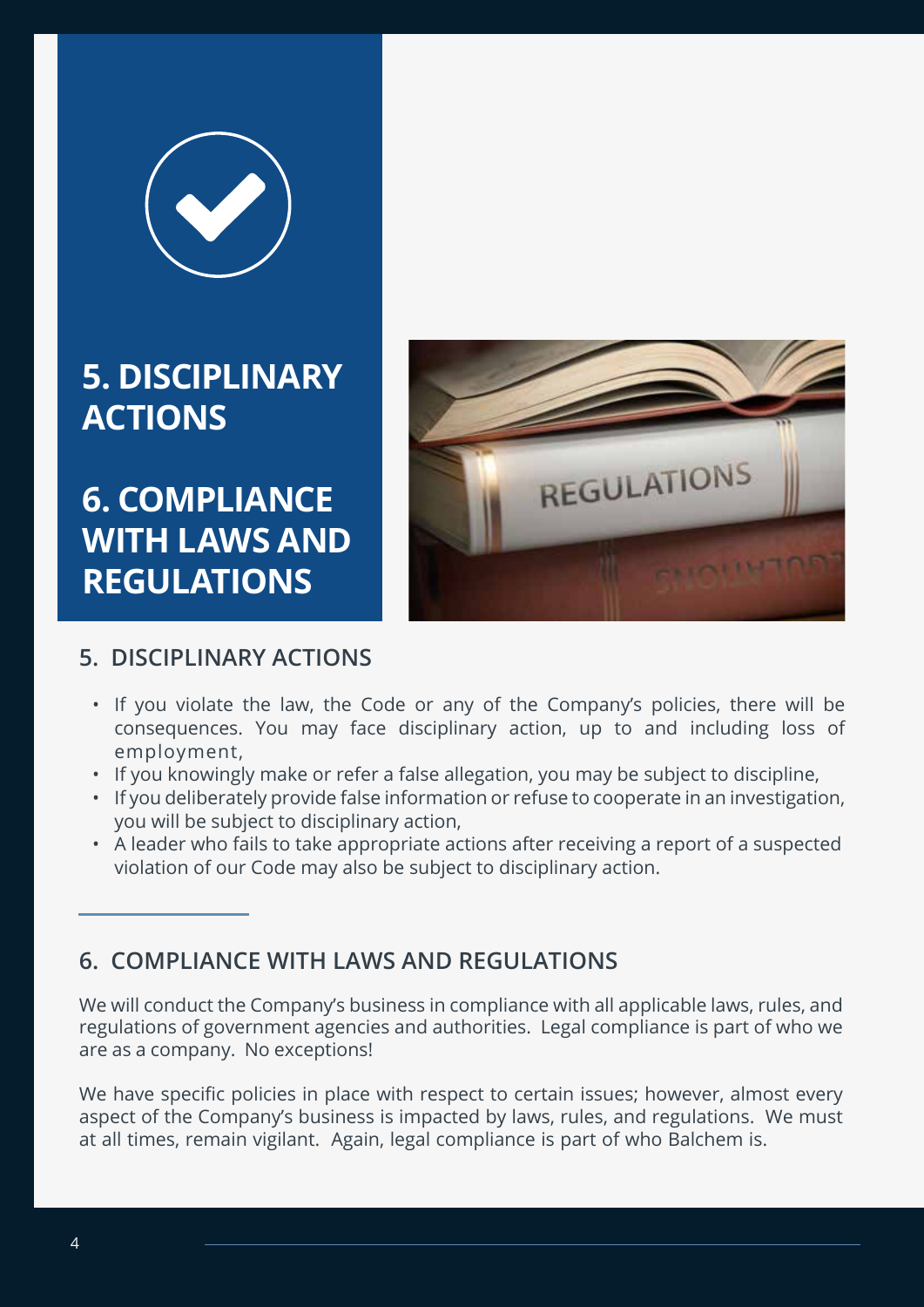

### **7. OUR RESPONSIBILITIES TO OUR INVESTORS**

**A. ACCOUNTING POLICY:** As a publicly-traded company, it is vitally important that our financial statements are correct.

Balchem standardizes its financial reporting. We do this by providing adequate internal controls so that our financial reports are prepared in accordance with current, generally accepted accounting principles, and applicable laws.

Employees must not make any false, misleading, or incomplete statements or provide incomplete or incorrect information to the Company's accountants and auditors in their preparation, examination, or audit of the Company's financial statements.

**B. INSIDER INFORMATION IN SECURITIES TRADING:** It is illegal to trade securities if you know of material information not available to the general public.

Not only will this result in legal liability, it may also bring Balchem into disrepute.

Please refer to the Company's Insider Trading Policy, which is in addition to this Code.

**QUESTION:** I overheard in the hallway that Balchem is planning to acquire another company. Can I buy or sell Balchem shares or shares or options of the other company?

*ANSWER:* No. The fact that you were not specifically given the information to do your job doesn't matter. The prohibition against trading on the basis of material inside information applies to any information you obtain – regardless of how you obtained it.

**C. RELEASE OF MATERIAL INFORMATION:** The investing public makes decisions regarding Balchem's stock on the basis of information about the Company that is publicly available. In order to be fair to the investing public and the markets, we must be careful about what we say publicly about the Company's business. The Securities and Exchange Commission and other agencies govern what can, and cannot, be publicly said about the Company's business.

We will provide full, fair, accurate and timely disclosure in all our public communications. There will be no selective disclosure of material, non-public information.

We will communicate responsibly, effectively and consistently to:

- the investment community,
- the media,
- governmental agencies, and
- community organizations.

Therefore, any proposed communications with these recipients must be reviewed and approved by the President and CEO, the CFO and the General Counsel prior to being released.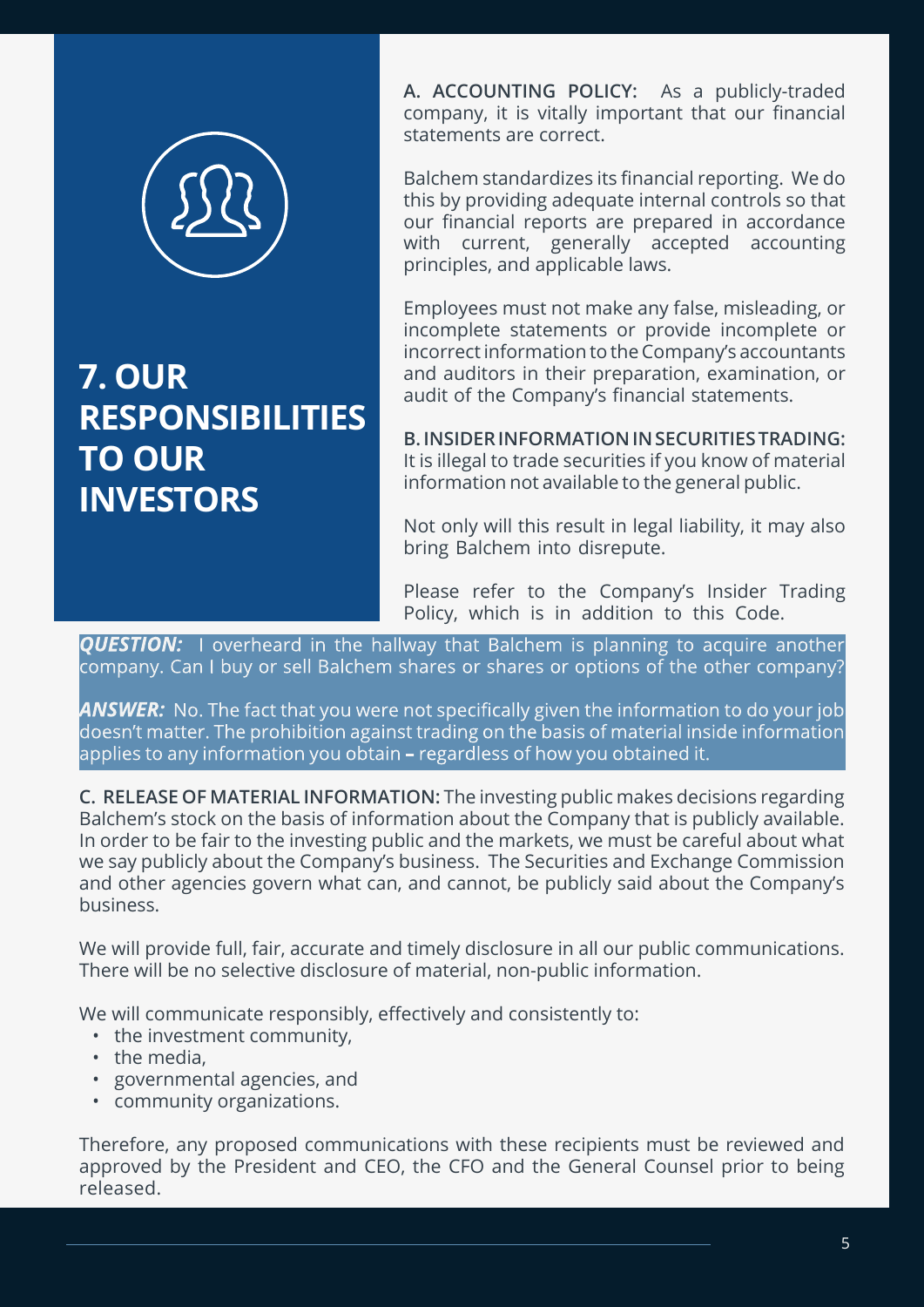

**8. RESPONSIBILITIES IN THE MARKETPLACE**



**A. CONFLICTS OF INTEREST:** Balchem employees must manage any conflict, and even the appearance of a conflict, between their personal interest and the interest of the Company. Our employees and their immediate family members may not be involved with any undisclosed business that competes or does business with the Company.

You may not take for yourself personally any opportunity that properly belongs to the Company.

You can own a nominal amount (less than 5%) of stock in a public company with which Balchem may have a relationship.

Employees must disclose in writing to the President and CEO or the General Counsel, any outside business or financial interest which could influence the discharge of their responsibilities to the Company.

*QUESTION:* My brother owns a business and is interested in becoming a Balchem supplier. May I direct him to the appropriate personnel in the supply chain?

*ANSWER:* Yes. You may direct your brother to the person who may be interested in his product or service. However, your supervisor and the person making the purchasing decision should be told about the relationship. Normal Balchem procedures for selecting a vendor must be followed to make sure there is no appearance of special treatment for your brother.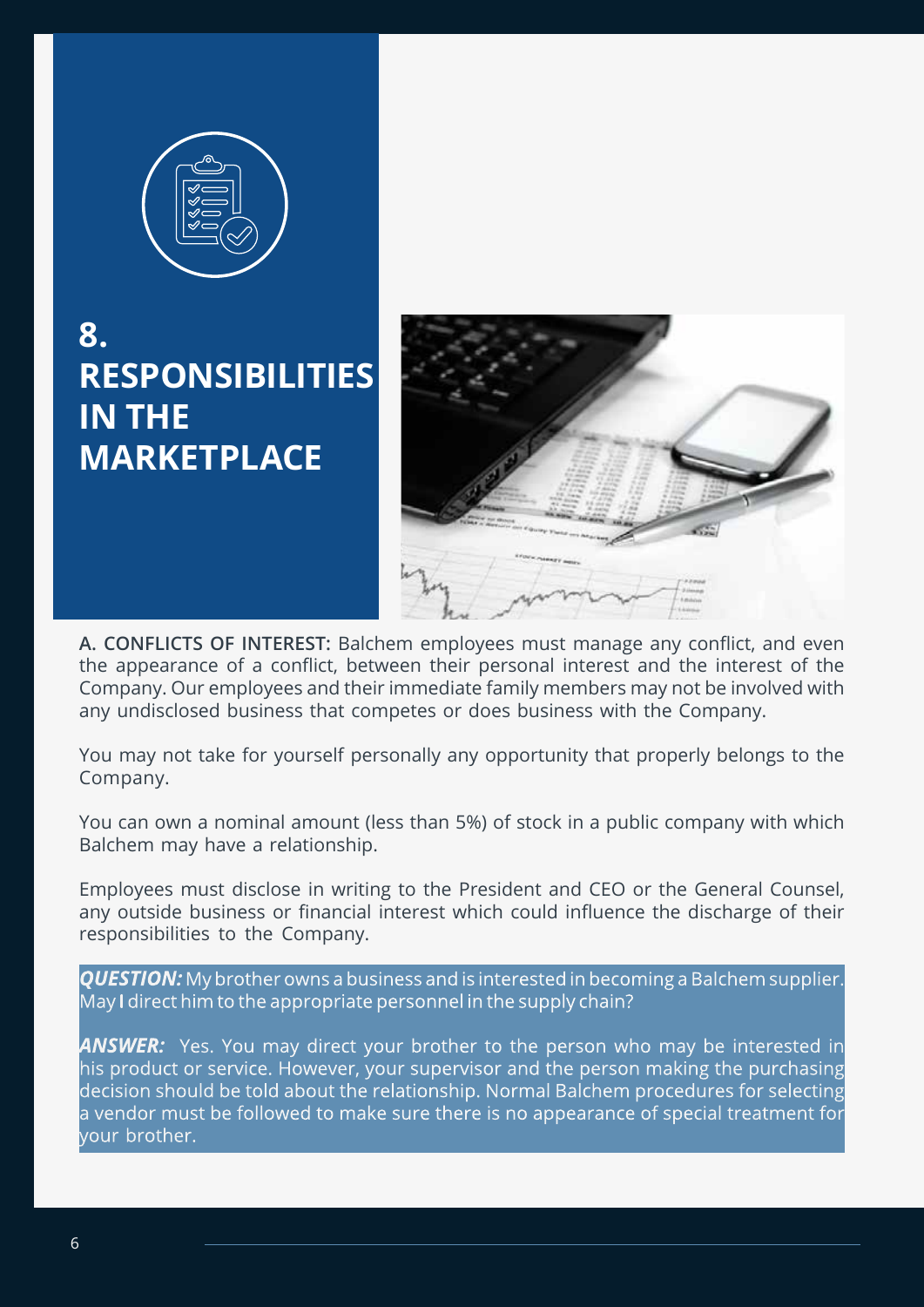**B. ANTITRUST:** Balchem believes in free, open and fair competition. We compete honestly. We don't discuss pricing or other forbidden subjects with our competitors.

Very strict laws prohibiting collusive or unfair business behavior that restricts free competition apply everywhere we do business. Violation of these laws may lead to significant penalties for you personally, Balchem and its directors and officers.

We comply with these laws in all respects. The do's and don'ts are simple:

#### **DO**

- Make all pricing decisions independently of competitors or others outside the Company, and, in light of company costs, general market conditions and competitive prices,
- Avoid even the appearance of collusion with a competitor,
- Confine all discussions with competitors, whether they involve specific buy/sell agreements or broader trade association contacts, to the immediate subjects for which the meeting was convened.
	- » Create and abide by the agenda,
	- » If you have any questions about the topics to be discussed and the topics to be avoided, consult with the General Counsel in advance.

#### **DO NOT**

- Discuss with any competitor any of the following (unless negotiations are necessary to consummate a supplier/customer relationship):
	- » Prices or discounts,
	- » Terms or conditions of sale (including credit),
	- » Costs, cost coverage, margins or profits,
	- » Bids or intentions to bid,
	- » Sales territories or customers, or,
	- » Balchem's future pricing, marketing, or policy plans,
- Obtain information about a competitor's business directly from the competitor itself
	- » subject to the exception noted above,
	- » You may obtain information about competitors from public sources or from customers,
- Provide Balchem's business information to a competitor (subject to the exception noted above),
- Attend or stay at any informal trade association meeting where there is no agenda, no minutes are taken, and no association staff member is present,
- Do anything before or after trade association meetings, or at social events, which would be improper at a formal association meeting.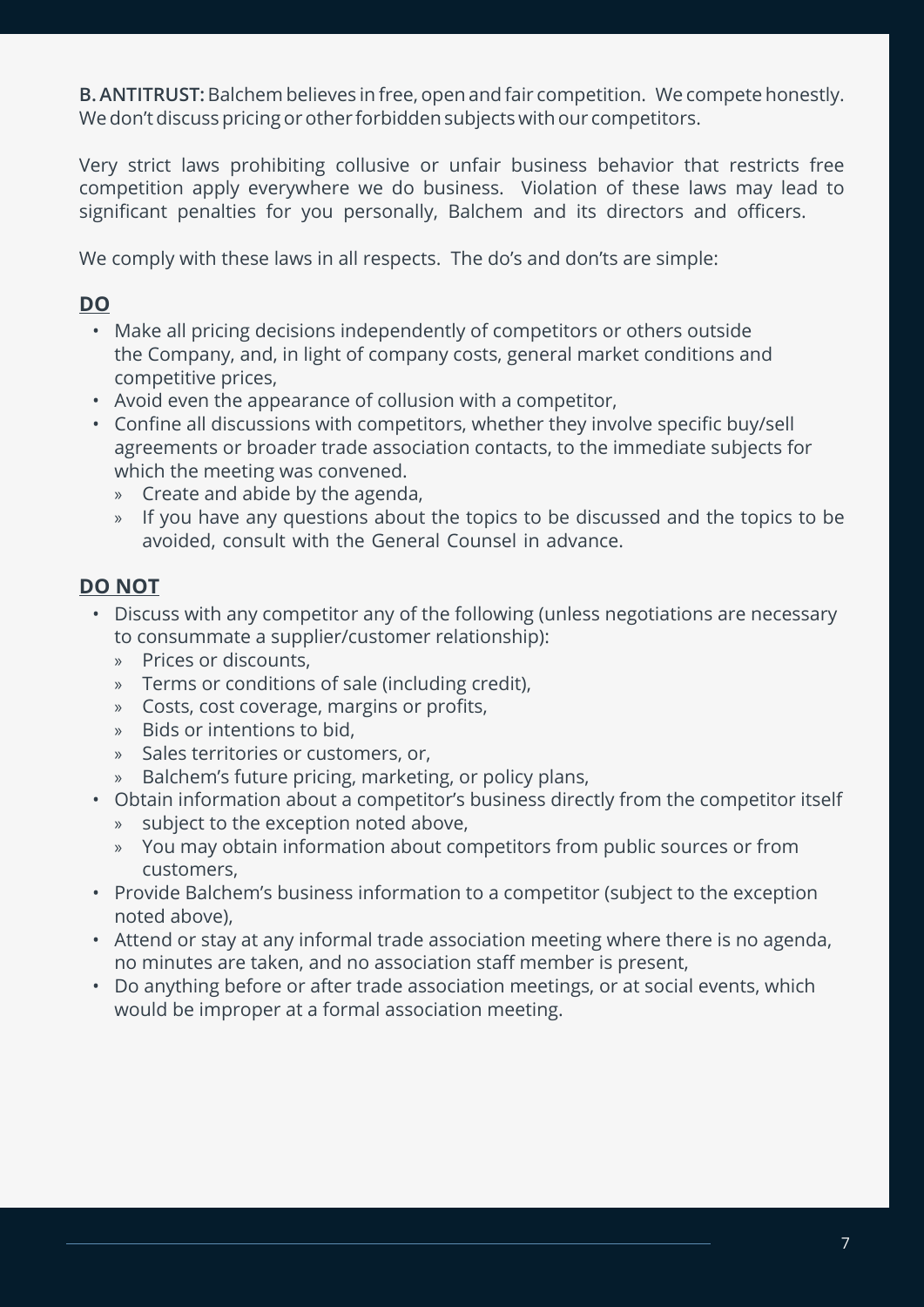*QUESTION:* During a dinner break at an industry conference, someone who works for one of our competitors mentioned that his company was considering increasing prices because of certain industry pressures. Everyone knows that our Company is also experiencing these same pressures. Is it okay for me to discuss our pricing plans?

*ANSWER:* No. You may never discuss pricing with a competitor. Don't reveal Balchem's pricing plans. Don't ask a competitor about their pricing practices or plans. As soon as you realize that a competitor is starting to raise this subject, you should break off the discussion, even if it means walking out in the middle of a meal. You should then immediately report what happened to the Legal Department.

**C. ANTI-BRIBERY LAWS:** Balchem does not pay bribes or participate in any other corrupt activity.

There are laws designed to prevent bribery and corruption throughout the world, including the United States Foreign Corrupt Practices Act ("FCPA"). FCPA and other laws of this type make it a crime to make improper payments to government officials to influence them in the performance of their duties. Balchem complies with all of these laws.

Under the FCPA, no U.S. company or its employees or agents may offer, promise, pay or authorize the payment of "anything of value" to any "foreign official" in order to aid the Company in obtaining or keeping business or securing some other "improper business advantage." The offer or payment may not be made directly by Balchem or through another person, such as an agent employed by Balchem. The FCPA applies regardless of geographical location or local custom.

The easiest way not to run afoul of these laws is not to engage in any corrupt activity. If you have questions, contact the Legal Department immediately.

**QUESTION:** I was told I have to pay a gratuity to a minor official to clear our products through customs. What should I do?

*ANSWER:* You may not pay a U.S. customs official under any circumstance. In some countries outside the U.S., small payments to expedite a routine action may be allowed by the FCPA, but only under very limited circumstances. The authorities' views of what types of payments qualify for the exception are quite narrow. You must consult with the Legal Department to determine if the requested gratuity is acceptable. You must also receive approval of the payment from the Legal Department before any action is taken.

**D. TRADE REGULATIONS:** The U.S has many laws governing international trade. These laws are designed to protect the national security, prevent the spread of weapons and further U.S. foreign policy. At a very high level:

- The U.S. controls the export of U.S. products, technology and software to foreign countries,
- There are economic and trade sanctions and embargoes in place that target specific countries, persons and entities that are unfriendly to the U.S. There are restrictions against business dealings with certain persons (terrorists) and countries (for example, North Korea),
- Anti-boycott laws are in place which penalize U.S. companies who cooperate with international boycotts of countries friendly with the U.S. (for example, U.S. companies will be penalized if they cooperate with the Arab League boycott of Israel).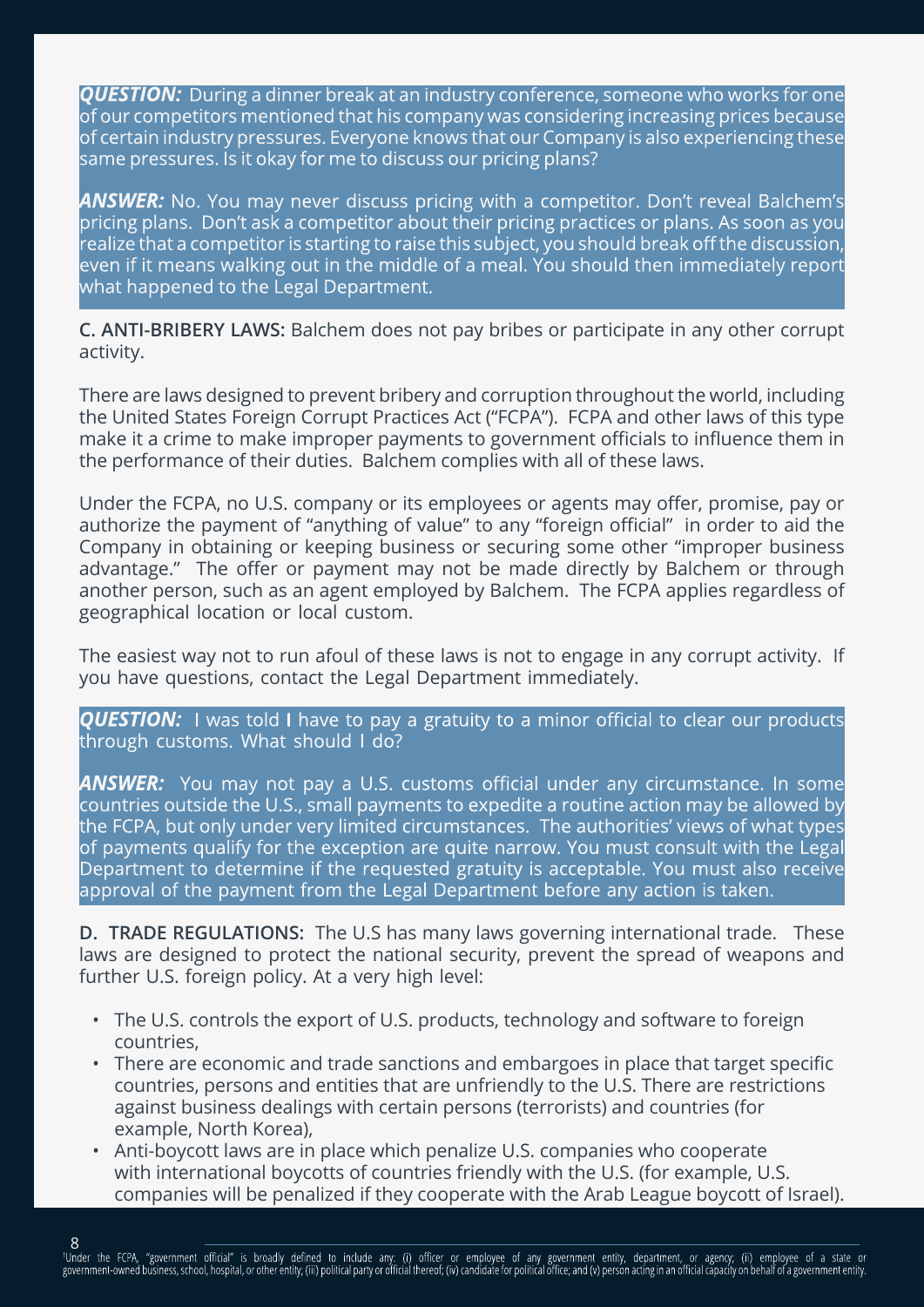The laws in this area are quite complex and compliance is a must. If you need more information or have questions, contact the Legal Department.

**QUESTION:** An agent approached me with an opportunity to export products to a new Middle East market where we do not yet have sales. He has many contacts and is willing to handle all shipping and selling logistics. How should I proceed?

*ANSWER:* Before shipping products across borders, review the export and import laws of the countries involved, and set up a plan for compliance. Find out whether the countries or parties involved are subject to any trade restrictions. Conduct a proper background check on your agent and the customer involved. Consult with the Legal Department to help in this process.

**E. PROCUREMENT INTEGRITY:** All business dealings with suppliers will be conducted fairly and ethically on a nondiscriminatory basis, without reference to personal relationships, and consistent with applicable laws and regulations. This *Code of Business Conduct and Ethics* likewise applies to our vendors and suppliers; Balchem's expectations in this regard are fully presented in the Supplier Code of Conduct.

**F. GIFTS AND FAVORS:** We conduct our business with customers and vendors on the basis of service, quality performance and price. We don't accept anything of value that could influence, or appear to influence, the outcome of a transaction or relationship.

Gifts or entertainment may never be solicited. You may not accept entertainment or gifts exceeding industry standards from suppliers. The President and CEO may establish, as necessary, the Company's interpretation of "industry standards."

Employees may offer gifts, entertainment or business courtesies to others, provided they do so in the normal course of business and within the constraints of the Code. Cash gifts are specifically prohibited. You may not use gifts, entertainment or business courtesies to improperly influence the recipient.

*QUESTION:* A vendor has offered me free tickets to a sporting event that I really want to attend. May I accept?

*ANSWER:* Maybe. The most important consideration when deciding whether to accept a gift or paid-for entertainment, such as tickets to a sporting event, is whether receiving it could (i) compromise or appear to compromise your ability to make objective and fair business decisions, or (ii) influence or appear to influence a business relationship.

For this reason, business entertainment must be moderately scaled and intended only to facilitate business goals. In determining whether this is the case, the following factors will be considered: the fair value of the gift or entertainment, whether the vendor will be present at the event, the frequency of gifts and entertainment received from the vendor, whether the vendor is paying for travel, lodging, and meals associated with the event, and the status of Balchem's business relationship with the vendor.

If you have any questions, you should consult your manager and, if appropriate, seek advice from the Legal Department.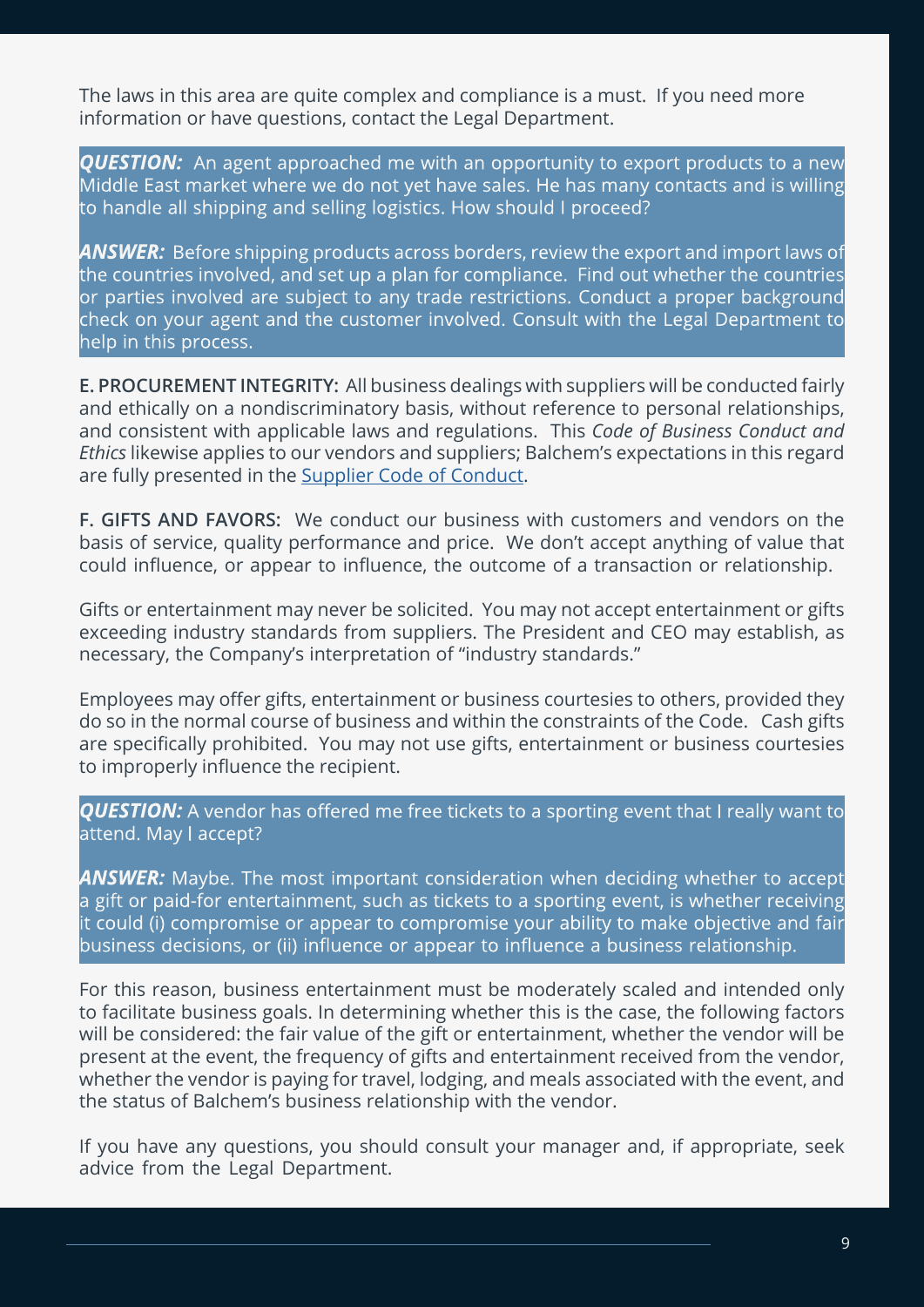

**9. OUR RESPONSIBILITIES TO OUR COMPANY AND EACH OTHER**



**A. EMPLOYMENT PRACTICES:** For a description of Balchem's employment policies and procedures, please contact your Human Resources representative.

**B. EMPLOYEE HEALTH, SAFETY AND THE ENVIRONMENT:** All employees must comply with applicable environmental, health and safety laws and regulations. As part of Balchem's commitment to protect the environment and preserve our natural resources, the Company and its employees will take appropriate measures to protect those resources within our control.

**C. ANTI-DISCRIMINATION:** Balchem treats all employees fairly and with respect. We will provide equal opportunities to all employees and applicants. Discrimination based on age, race, color, religion, national origin, gender, sexual orientation, physical or mental disability, and veteran status or other protected class is prohibited. This applies to all terms and conditions of employment.

*QUESTION:* I believe that I did not receive a promotion because my boss knows that I am pregnant. I heard my manager say that when a woman becomes pregnant, it inevitably interferes with job performance. Is there anything I can do?

*ANSWER:* Yes. All employment-related decisions at Balchem (promotion, remuneration, and training) must be based on job-related criteria, skills and performance. You should report the situation to your human resources representative.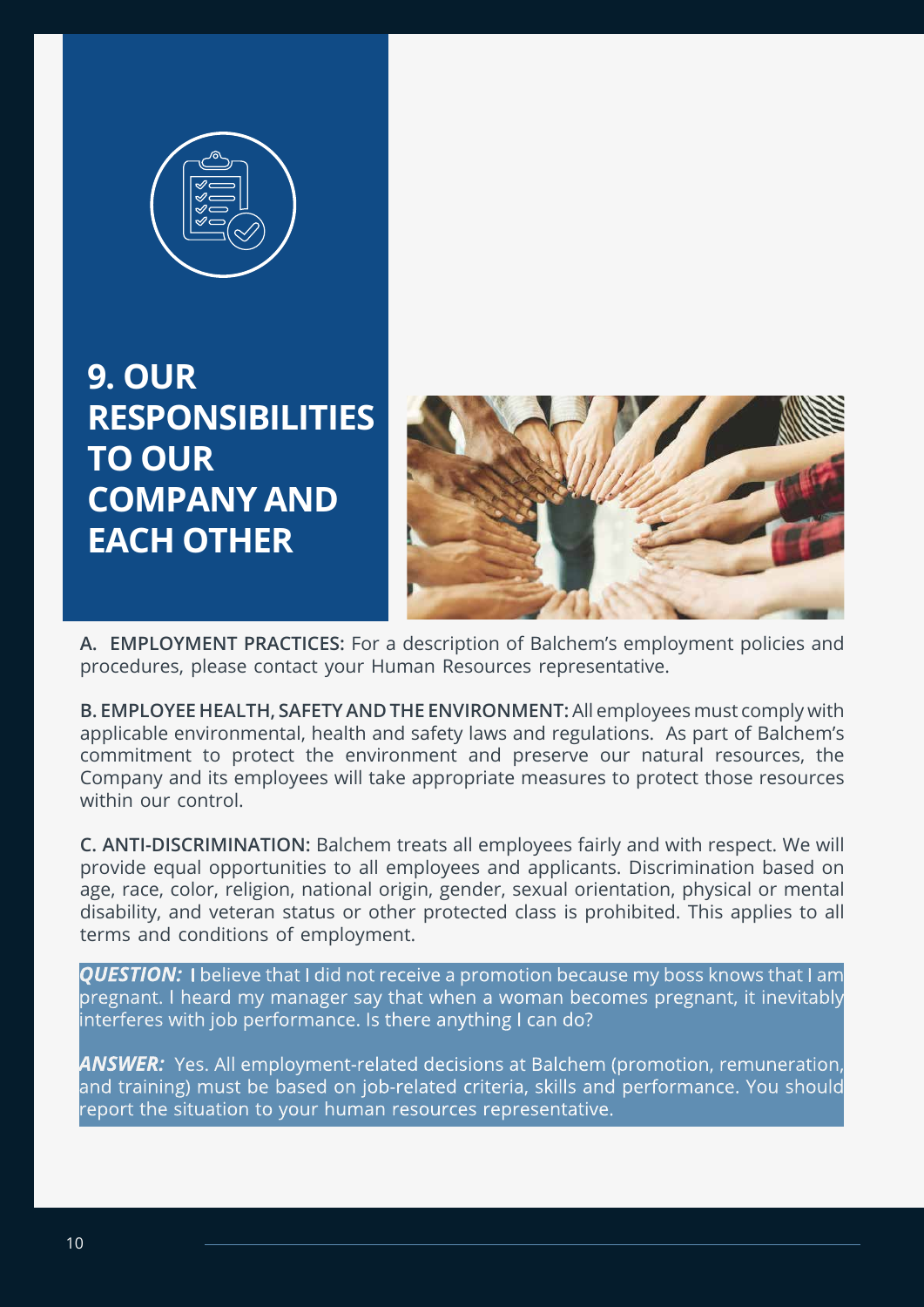**D. ANTI-HARASSMENT:** Every employee has a right to a work environment free from harassment, regardless of whether the harasser is a co-worker, supervisor, manager, customer, vendor or visitor.

Harassment can include any behavior (verbal, visual or physical) that creates an intimidating, offensive, abusive or hostile work environment.

In addition, any harassment that either impacts or influences wages, hours, working conditions or employment advantages is prohibited.

Unlawful harassment includes harassment based on:

- 
- race color corrective values color citizenship status
- religion creed veteran status
- sex gender identity any other status protected by law
- sexual orientation age family and medical leave status
	-
- disability marital status national origin or ancestry

Sexual harassment includes harassment of a sexual nature of a person of the same or opposite sex as the harasser.

As is the case with any violation of the Code, you have a responsibility to report any harassing behavior or condition regardless of if you are directly involved or just a witness.

*QUESTION:* I am a female employee. My male co-worker makes repeated comments about my personal appearance that make me very uncomfortable. I've asked him to stop but he won't. What should I do?

*ANSWER:* You should report your co-worker's behavior to your supervisor or another member of your management chain, your Human Resources representative, or, if you are uncomfortable with these resources, contact Balchem's Ethics and Compliance Hotline (1.877.597.7473).

#### **E. PROTECTION OF COMPANY INTERESTS AND PROPERTY**

**1. INTELLECTUAL PROPERTY:** The new product and business ideas, concepts, and other information we produce are valuable Company assets. If we do not identify or otherwise protect this intellectual property, we can lose rights to it and the competitive advantages it brings.

Make sure our intellectual property is protected by making sure it is identified by appropriate trademark, service mark, copyright notice or patent marking.

You must disclose to management any innovation developed on Company time or using company information or resources, so that we can decide whether to seek formal protection.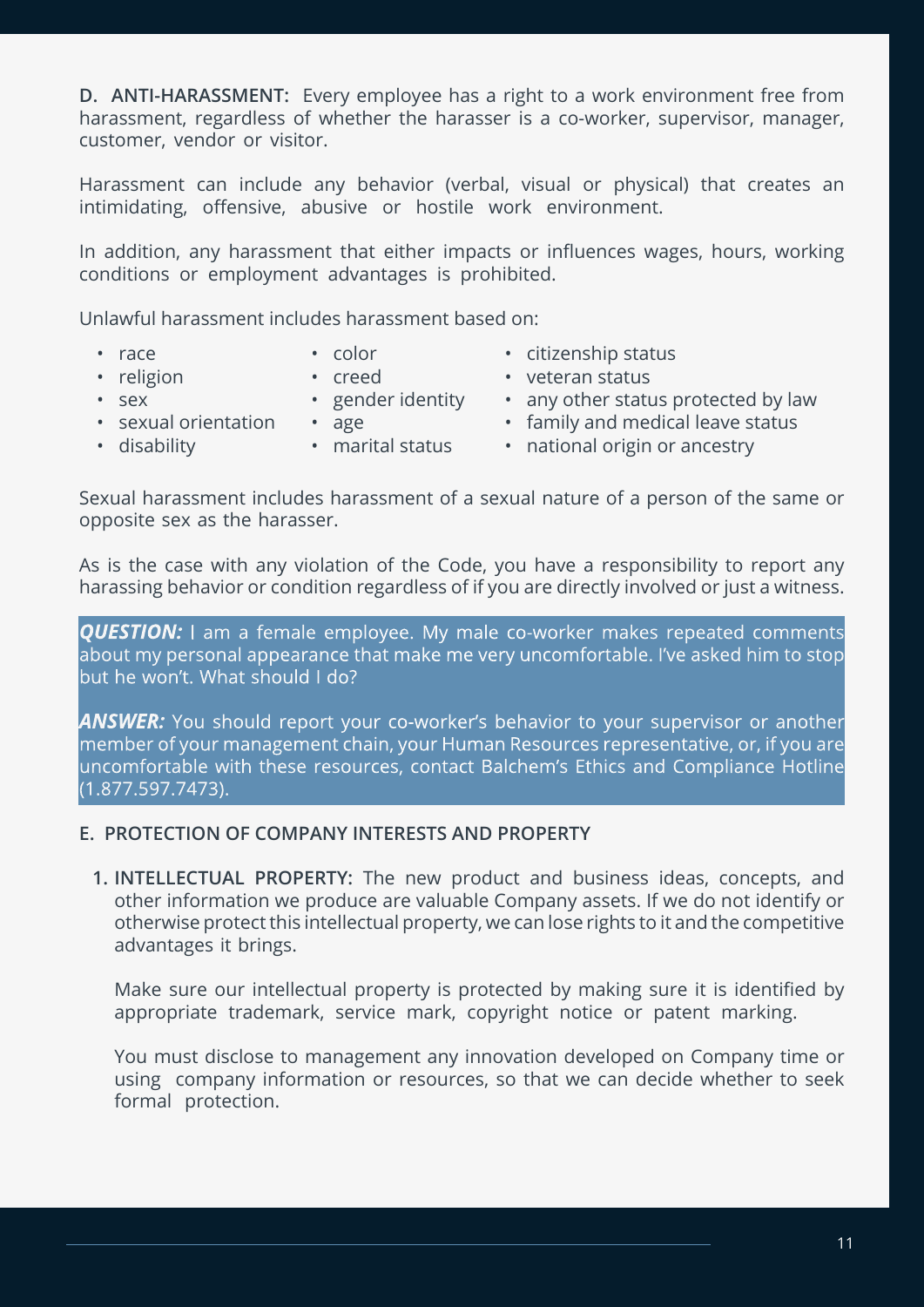**2. CONFIDENTIAL INFORMATION:** A substantial part of the Company's activities, including its technology, confidential business processes, manufacturing processes, customer lists and employee lists, are confidential and proprietary.

You may not give, disclose or provide access to any Balchem confidential or proprietary information, except to persons or entities having a legitimate need for this information as part of the normal conduct of the Company's business or as otherwise required by law.

All non-Balchem individuals and third-party companies who will be exposed to or provided with Balchem confidential information, must execute a non-disclosure/ confidentiality agreement prior to being provided Balchem confidential information or being granted access to Balchem plant/laboratory locations.

You may not disclose Balchem confidential information, however harmless the item may seem, to unauthorized persons. You must therefore safeguard Company information from oral or written disclosure (including e-mail) to any unauthorized person, unless legally required. Questions as to the confidentiality of information must be referred to senior management.

If disclosure of Company information is required by legal process, employees must discuss such required disclosure with the General Counsel prior to actual disclosure.

You should also refer to Balchem's Policies and Procedures Manual for more information with respect to the Company's policies and procedures for the protection of confidential information and intellectual property.

*QUESTION:* A former Balchem employee who worked on my team recently contacted me to request that I provide copies of some materials we worked on during his employment. In the course of this conversation, I learned that this former employee has copies of several binders and a USB Flash Drive with Balchem materials and data we used in a project. I told this employee that I would get back to him. What should I do now?

*ANSWER:* You should not, under any circumstances, provide copies of the requested materials because they are likely to be Balchem confidential information. The former employee may also have breached his contractual obligations to the Company. The obligation to maintain the security of Balchem's confidential information applies both during and after your employment. Contact your manager immediately, and your manager in turn should contact the Legal Department.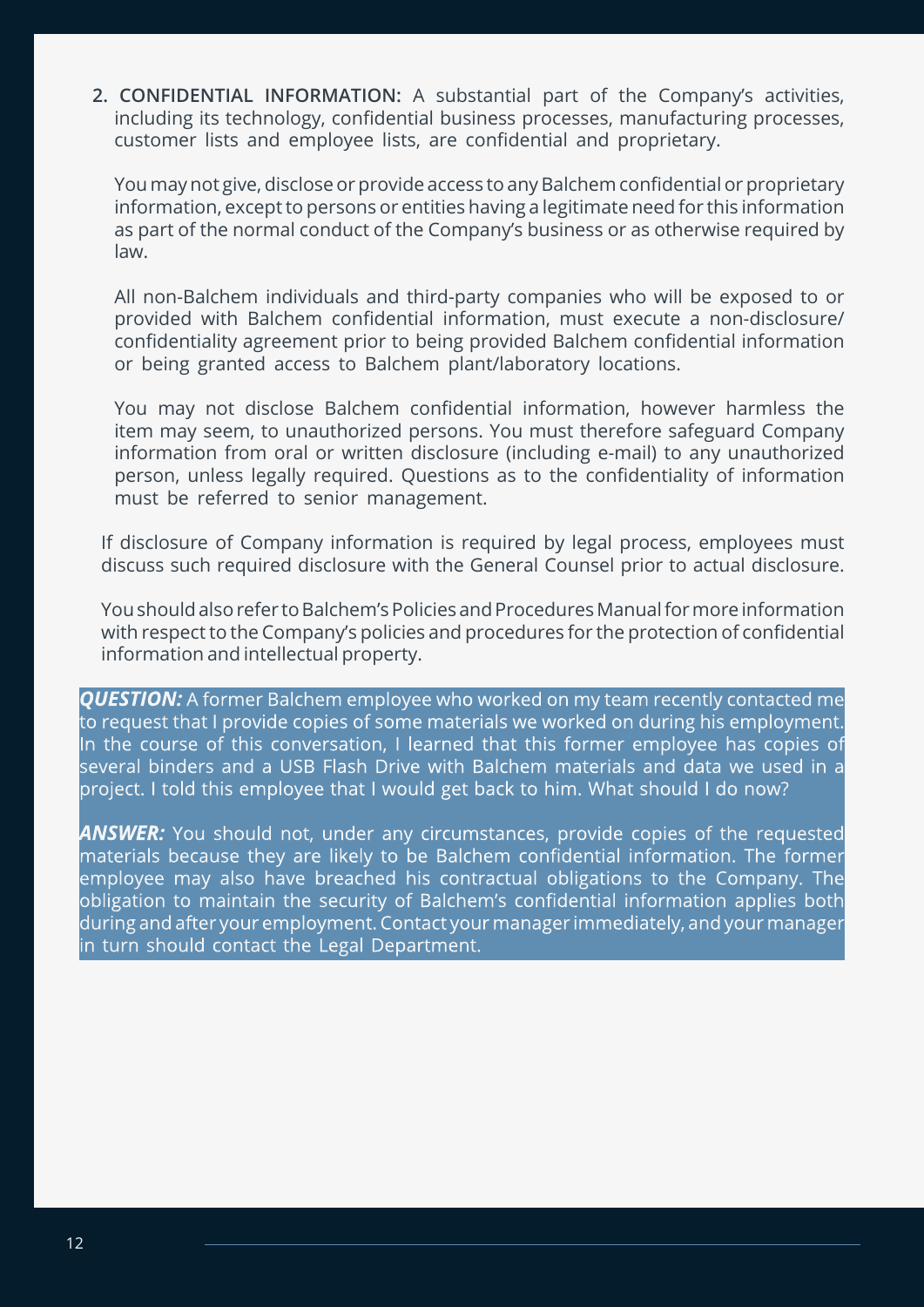**3. OTHER COMPANY ASSETS:** All employees are expected to protect our assets and ensure their efficient use. Theft, carelessness and waste have a direct impact on our profitability. Our property, such as office supplies, computer equipment, buildings and products, are expected to be used only for legitimate business purposes. Theft, fraud, embezzlement, or misuse of company property is prohibited.

Information and technology resources such as e-mail, computers, computer applications, networks, the internet, facsimile machines, cell phones, telephones, and voice mail systems are provided to Balchem employees to maximize employees' efficiency in carrying out their jobs. Occasional, limited personal use of these resources is permitted, but cannot interfere with your work performance, or the work performance of your colleagues. We cannot tolerate inappropriate or illegal use of these assets and reserve the right to take appropriate disciplinary actions as needed up to, and including, termination of employment. Such inappropriate use of these resources can include the following:

- Hacking,
- Pirating software or video/audio files,
- Distributing literature for outside entities,
- Sending inappropriate e-mail,
- Accessing inappropriate web sites (such as those advocating hate or violence, and containing sexually explicit material, or promoting illegal activities),
- Distributing Balchem confidential, proprietary or trade secret information outside the company.

The Company reserves the right to monitor and inspect, without notice, the use of its information of technology resources.

**F. SOCIAL MEDIA**: Social media enables Balchem and its employees to learn from and share information with our stakeholders, as well as communicate with the public about the Company.

Balchem has adopted a policy governing its employees' access to, and use of, social media. You must follow this policy. Also, think about the effect of statements that you make. Keep in mind that these posts are permanent, easily transferable and can affect Balchem's reputation and its relationships with customers and other stakeholders.

When using social media tools like blogs, Facebook, Twitter or wikis, don't make comments on behalf of Balchem without proper authorization. Don't disclose the Company's confidential or proprietary information about our products, business, our suppliers or our customers.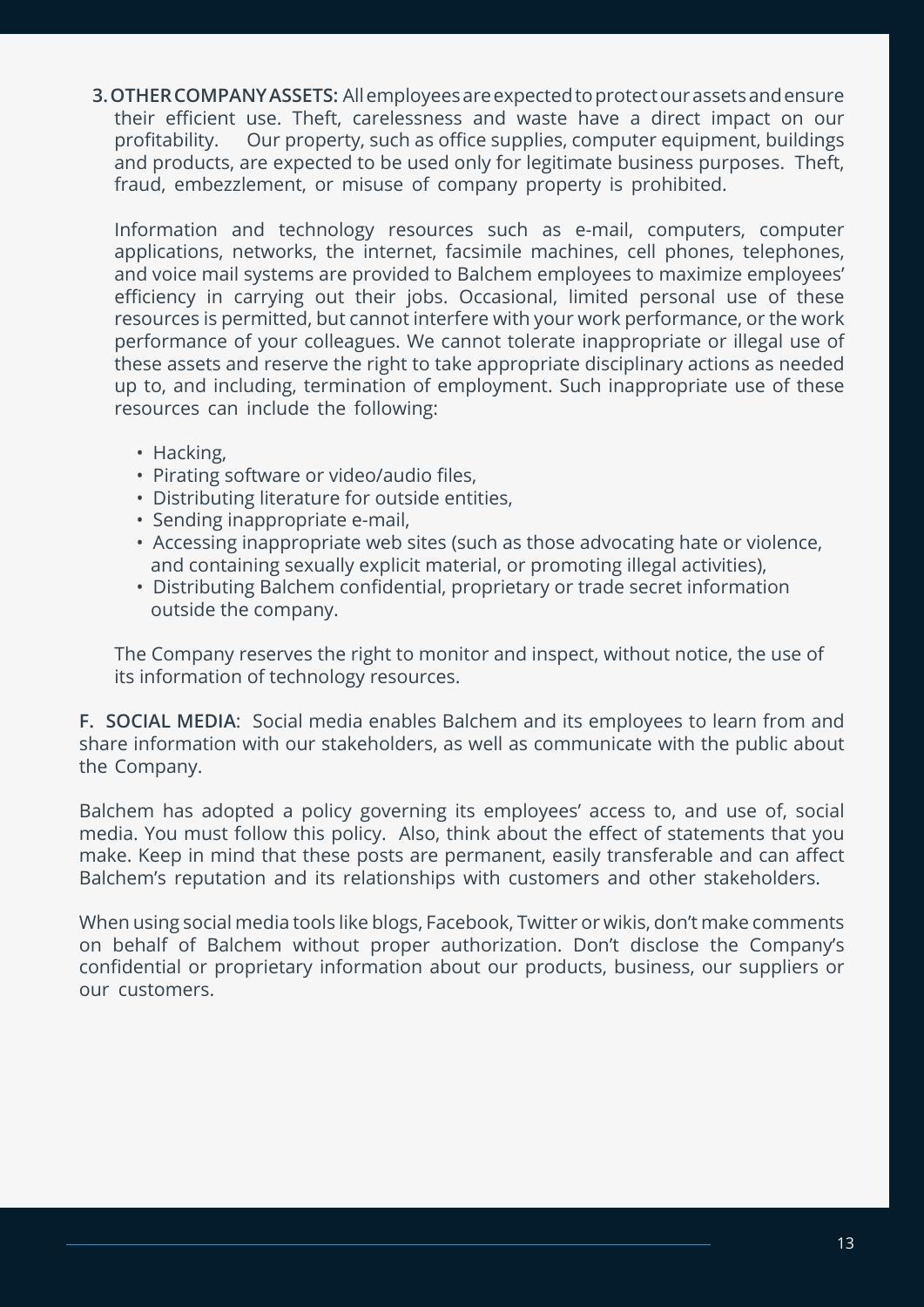

### **10. BALCHEM'S ETHICAL DECISION-MAKING MODEL**

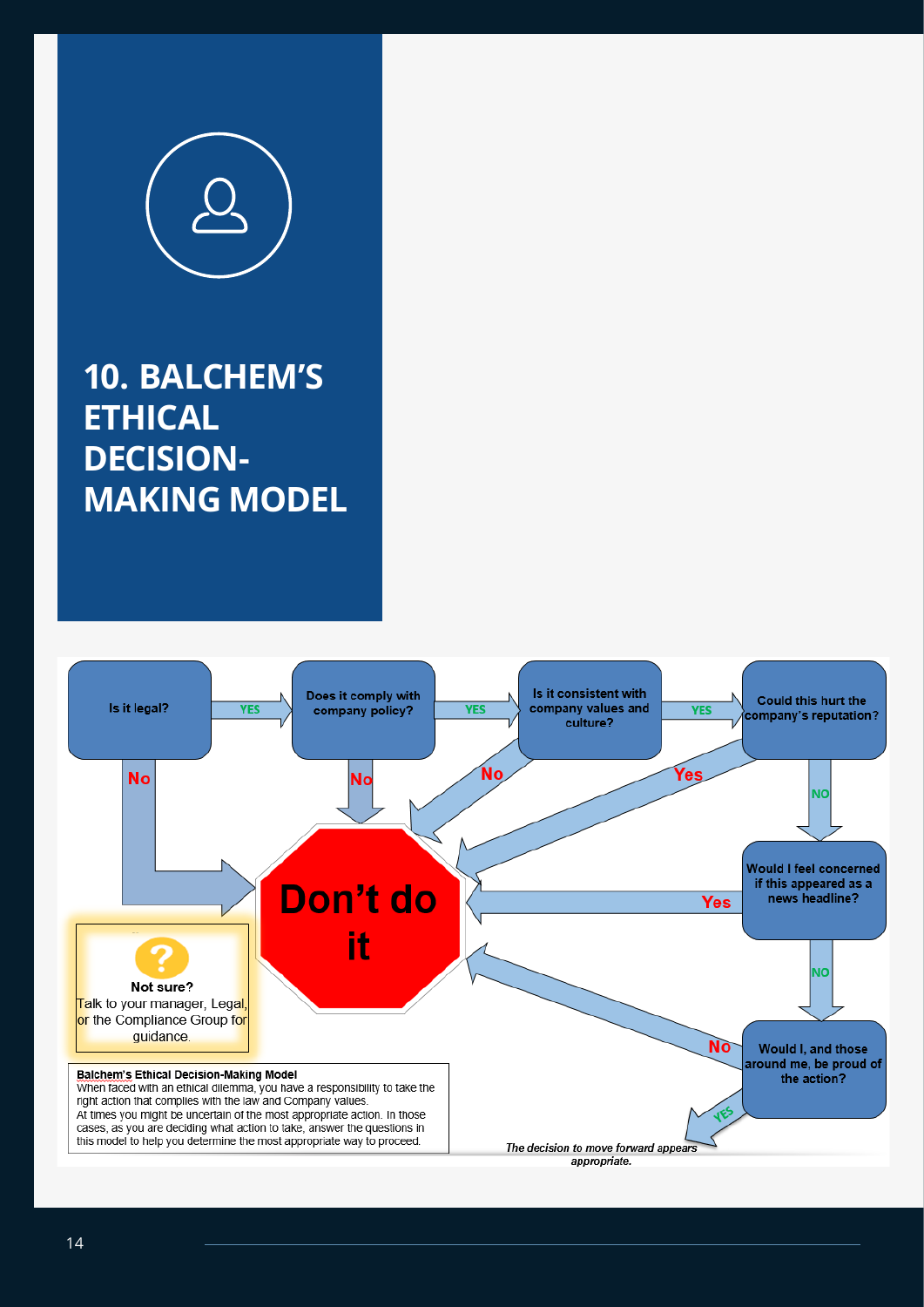

**11. ANNUAL ACKNOWLEDGEMENT FORM FOR CODE OF BUSINESS CONDUCT AND ETHICS**

- 1. I have read and am familiar with Balchem Corporation's Code of Business Conduct and Ethics (the "Code").
- 2. I will comply with and enforce the Code.
- 3. I understand my responsibility to promptly report any incident of misconduct or perceived misconduct that I may experience or witness.
- 4. I understand that:
	- a. Balchem takes a zero-tolerance approach to violations of this Code,
	- b. Violations of the Code or retaliation against whistleblowers will result in discipline, and may result in termination of employment.

By signing this acknowledgement, I am indicating that I have read, and will abide by, the Code.

**Employee Signature** Employee name (printed)

<u>Date</u> and the contract of the contract of the Date of the Contract of the Contract of the Contract of the Contract of the Contract of the Contract of the Contract of the Contract of the Contract of the Contract of the Con